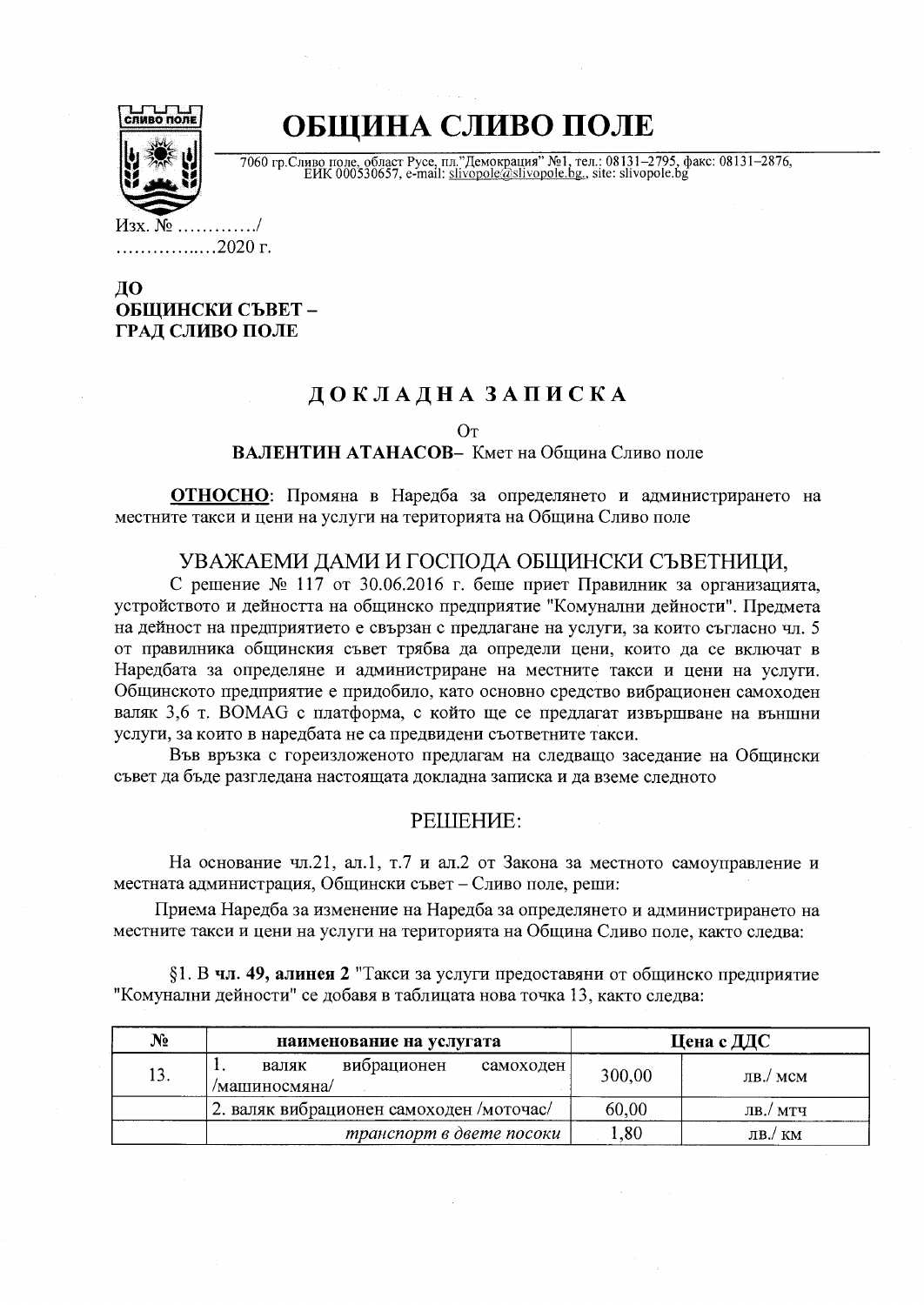В рамките на град Сливо поле услугата е без да се дължи заплащане за транспорт.

§2 Точка 13 в таблицата, става точка 14

#### Приложения към докладната:

Мотиви към Проекта на Наредба за изменение и допълнение на Наредба определянето и администрирането на местните такси и цени на услуги на територията на Община Сливо поле, които са обявени заедно с проекта на наредбата на електронната страница на Община Сливо поле.

**ВАЛЕНТИНИЗИЛНОВ**<br>Кмет на ОбЩина Сливо поле, брласт Русе